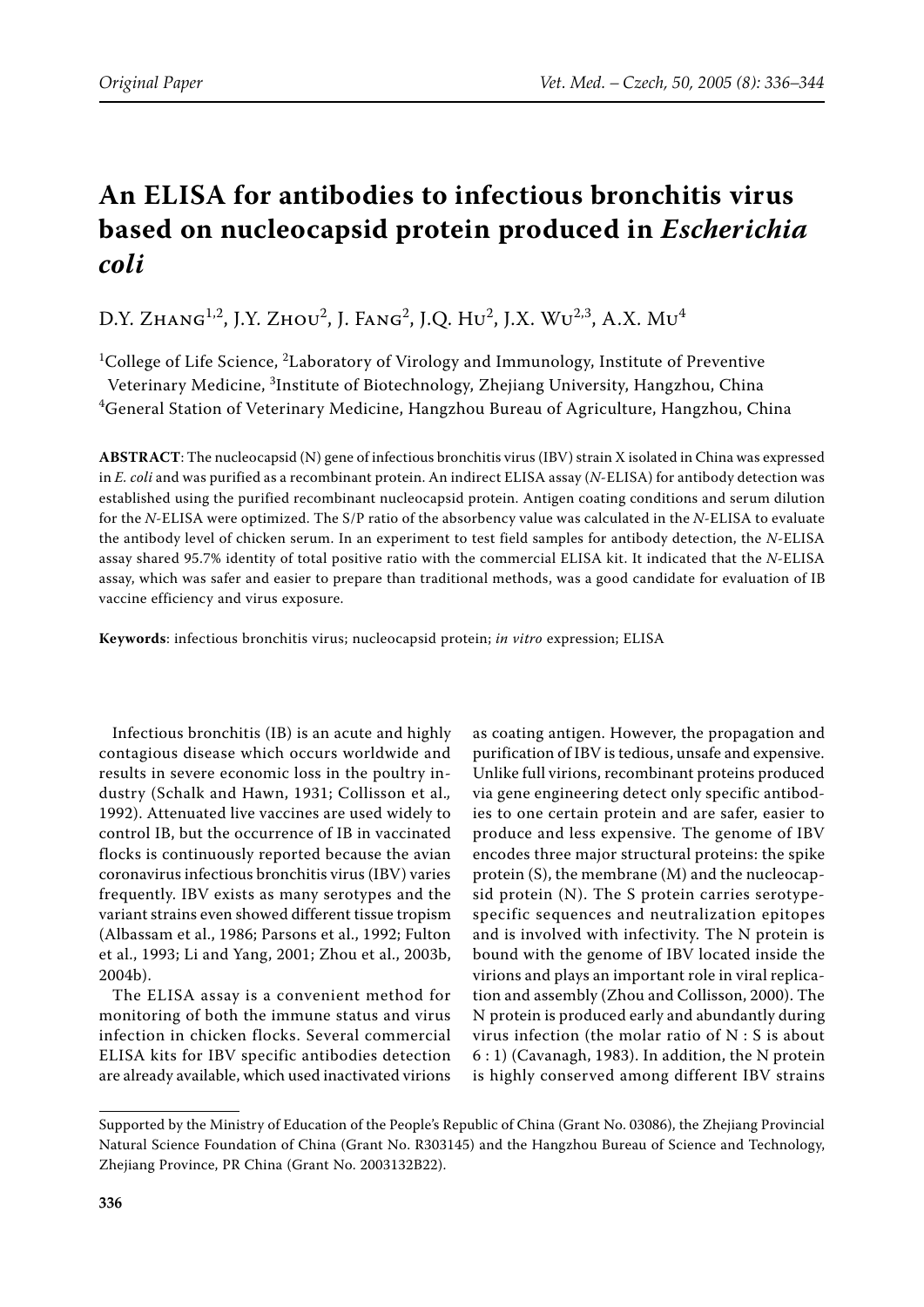(Williams et al., 1992). Therefore, the N protein was thought to be an appropriate diagnostic reagent for antibody detection. To solve the safety problem of the traditional vaccines, researchers are seeking a new generation of vaccines such as subunit and DNA vaccines (Seo et al., 1997; Kapczynski et al., 2003). ELISA assays based on recombinant protein would also be useful in such studies because they could differentiate antibodies against DNA or subunit vaccines from those caused by whole virion infection.

Currently, nephropathogenic variant strains of IBV are thought to be of great importance in China where they can cause high mortality even in vaccinated young chicken flocks. Nucleotide sequence showed that these variant strains shared low identity with traditional strains of IBV (Zhou et al., 2003b, 2004b). It is urgent to understand more about these strains and to develop diagnostic methods which suit them better. In the present study, the N gene of a nephropathogenic strain X of IBV isolated in China was expressed in *E. coli.* and an ELISA assay based on the recombinant N protein was evaluated.

#### **MATERIAL AND METHODS**

**Source of viruses and antibodies**. IBV isolate ZJ971 (GenBank No. AF352308, AF352311) isolated from chicken proventriculus and the nephropathogenic IBV isolate X (GenBank No. AY043221, AY043315) were stored in our laboratory (Zhou et al., 2003a, 2004a). Antisera against IBV strains X, ZJ971, H52 and H120, respectively were prepared in our laboratory (Zhou et al., unpublished data). Antisera against avian influenza virus (H9N2, AIV), infectious bursal disease virus (IBDV), Newcastle disease virus (NDV) and IBV strain M41 were provided by Ha'erbin Veterinary Research Institute, Chinese Academy of Agricultural Science (Ha'erbin, Heilongjiang province, China). Field serum samples were collected from three poultry farms in Zhejiang, China where the chickens had been vaccinated with commercial live attenuated IB vaccines (H52 and H120). Chickens in Farms 1, 2 and 3 were 140-day-old, 110-day-old and 120-day-old, respectively.

**Expression and purification of N protein of IBV**. The open reading frame (ORF) consisting of 1 230 nucleotides was subcloned by PCR using the upstream primer (pIBVN1) 5'-CGGAATTCATG GCAAGCGGTAAAGCAG-3' containing the *Eco*R I site and the downstream primer (pIBVN2) 5'- CCAAGCTTACTCAAAGTTCATTCTCTCC-3' containing the *Hind* III site, from the recombinant vector pBS-N containing the N gene of IBV isolate X (Zhang et al., 2002). PCR was performed by 35 cycles of denaturation at 94°C for 45 s, annealing at 55°C for 45 s, and polymerization at 72°C for 2 minutes. The final polymerization was conducted at 72°C for 10 minutes. ORF of the N gene was ligated into the vector pBAD/his B (Invitrogen Co., CA, USA) between *EcoR* I and *Hind* III sites (Figure 1). The resultant expression vector pBAD/ his B-N was then transformed into *E. coli* strain LM194 (Invitrogen) and was identified by PCR, restriction enzyme digestion and sequencing.

The recombinant *E. coli* strain LM194 was cultured in RM medium (2% casamino acids, 1 mM MgCl<sub>2</sub>, 0.6% Na<sub>2</sub>HPO<sub>4</sub>, 0.3% KH<sub>2</sub>PO<sub>4</sub>, 0.05% NaCl, 0.1% NH<sub>4</sub>Cl, 0.2% glucose) and was then induced with 0.02% final concentration of L-arabinose to express the N protein according to the manufacture's protocol (Invitrogen). One LMG194 clone containing only the parent vector pBAD/his B was used as negative control. Expression of N protein was checked by SDS-PAGE and western blot assays



Figure 1. Schematic structure of recombinant plasmid pBAD/his B-N. The cDNA sequence of N gene was inserted into the MCS of the vector pBAD/his B between the *EcoR* I and *Hind* III sites. Xpress epitope and 6His were added to the N terminus of N gene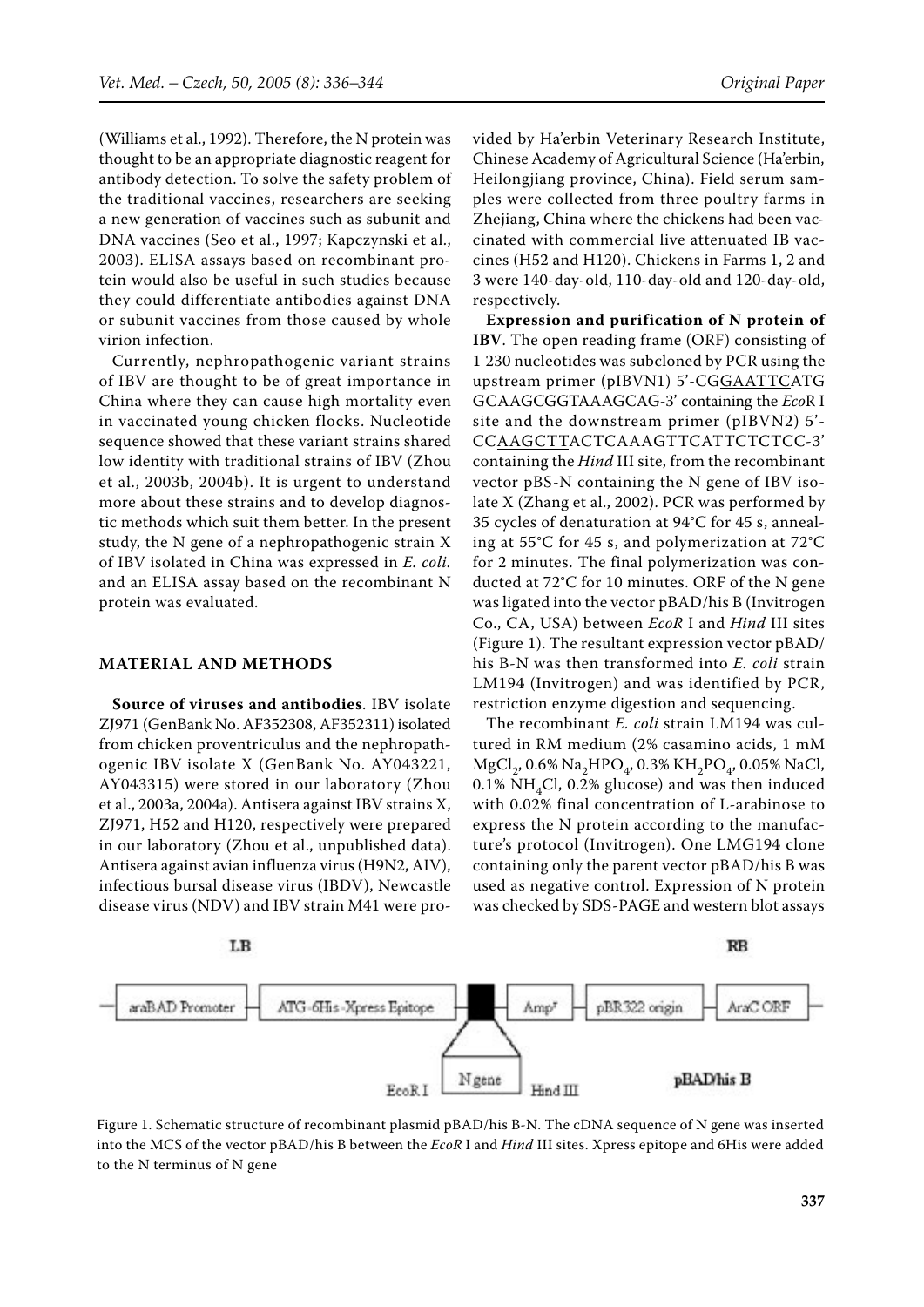(Sambrook and Russell, 2001). Briefly, bacterial pellets collected by centrifugation were resuspended in 100  $\mu$ l 1× loading buffer and boiled for 10 minutes. After centrifugation, 10 µl supernatant was taken and analyzed by 12% SDS-PAGE gel. The gel was transferred to a nitrocellulose (NC) membrane using Hoefer SemiPhor semi-dry transfer unit for 1.5 hrs according to the operation manual (Amersham Pharmacia Biotech Inc., NJ, USA). The NC membrane was blocked with 5% skim milk (SM) and incubated respectively at 37°C for 1 hour with anti-X press monoclonal antibody (Invitrogen) or antisera against IBV strains X, M41, ZJ971, H52 and H120. After washed three times with TBST buffer, the NC membrane was incubated with HRP-labeled goat anti-mouse IgG (Kirkegaard & Perry Laboratories, Inc., Maryland, USA) or HRPlabeled rabbit anti-chicken IgG (Dingguo Biotech Inc., Beijing, China). Finally, the color reaction is developed with the substrate TMB (Promega, Madison, WI, USA).

Purification of the N protein was performed with a Nickel affinity column according to the operation manual (Qiagen, Germany). Briefly, the bacteria samples were suspended in 8M urea at pH 8.0 for ultrasonication. After centrifugation at  $1\,000 \times g$ , the supernatant was collected and combined with Nickel column material for 1 hour. Then the proteins combined with the Nickel column were washed with 8 M urea at various pH values (pH 6.3, pH 5.9, and pH 4.5) in turn. All of the proteins eluted were collected separately and checked by SDS-PAGE. Finally, the bradford method was used to determine the concentration of the purified N protein (Walker, 1996).

*N***-ELISA procedure**. Chicken antisera to IBV strain M41 and SPF chicken negative sera were used to optimize the *N*-ELISA procedure. Ninety six-well ELISA plate (Canada JET Biochemicals Int'I. Inc., Toronto, Canada) was coated with 100 µl appropriately diluted recombinant N protein ranging from 15.2 µg/ml to 0.48 µg/ml and incubated at 37°C for 2 hours. Washed 3 times with TBST buffer, the plate was blocked with 5% skim milk, antisera diluted with 0.1% bovine serum albumin (BSA) were added and the plate was incubated at 37°C for 1 hour. After washing 3 times with TBST buffer, 100 µl HRP-labeled rabbit anti-chicken IgG was added to the plate and incubated at 37°C for 1 hour. After washing 4 times, 50 µl TMB was added to the plate followed by exposure for 10 minutes. The reaction was terminated with 2M  $H_2SO_4$  and the OD<sub>450</sub> value was then read with Elx800 Universal Microplate Reader (Bio-Tek Instruments, Inc., Winooski, VT, USA). Every sample was repeated in 3 wells and the mean value was calculated. S/P ratio was used as a standard for judgement.  $S/P = (OD_{450}$  of sample – OD<sub>450</sub> of negative control)/(OD<sub>450</sub> of positive kontrol – OD<sub>450</sub> of negative control). S/P  $\geq$  0.2 was judged into positive and  $S/P \le 0.2$  was judged into negative.

**Stability and specificity of the** *N***-ELISA procedure**. To evaluate the stability of the *N*-ELISA procedure, three batches of N protein prepared separately were used as coating antigen to detect a positive antiserum against IBV strain M41. In each experiment, six wells were repeated and the mean value was calculated for evaluation. To evaluate the specificity of the *N*-ELISA procedure, antisera against IBV strains M41, H52, H120, X, ZJ971 and antisera against AIV, IBDV, NDV and *E. coli*, respectively were tested with the *N*-ELISA assay.

**Field sample detection**. Ninety five serum samples collected from three vaccinated chicken flocks in separate poultry farms (Farm 1, Farm 2 and Farm 3) in Zhejiang, China were examined with both the *N*-ELISA assay and a commercial ELISA kit (IDEXX, Westbrook, Maine, USA). The positive ratio and antibody titer of sera in each farm were compared.

**Bioinformatical softwares and statistical analysis**. Bioinformatical software OMIGA 2.0 (Oxford Molecular Ltd., USA) was used to analyze the gene sequence and to predict the molecular weight of protein. Statistical analysis was performed with ANOVA method (SAS 1996). Difference was considered to be significant when *P* < 0.05.

# **RESULTS**

## **Expression and purification of N protein**

In the *in vitro* expression test for the N protein, all of the bacteria samples were collected from 2 to 4 hours after IPTG induction. Subsequently, the bacterial lysates and purified proteins prepared with nickel affinity column chromatography system were tested. A fusion protein with a molecular weight of about 50 kd was presented in SDS-PAGE and western blotting (Figure 2). In addition, a band of approximately 46 kd fusion protein and several smaller molecular weights of fusion protein bands were also noticed. The smaller molecular weight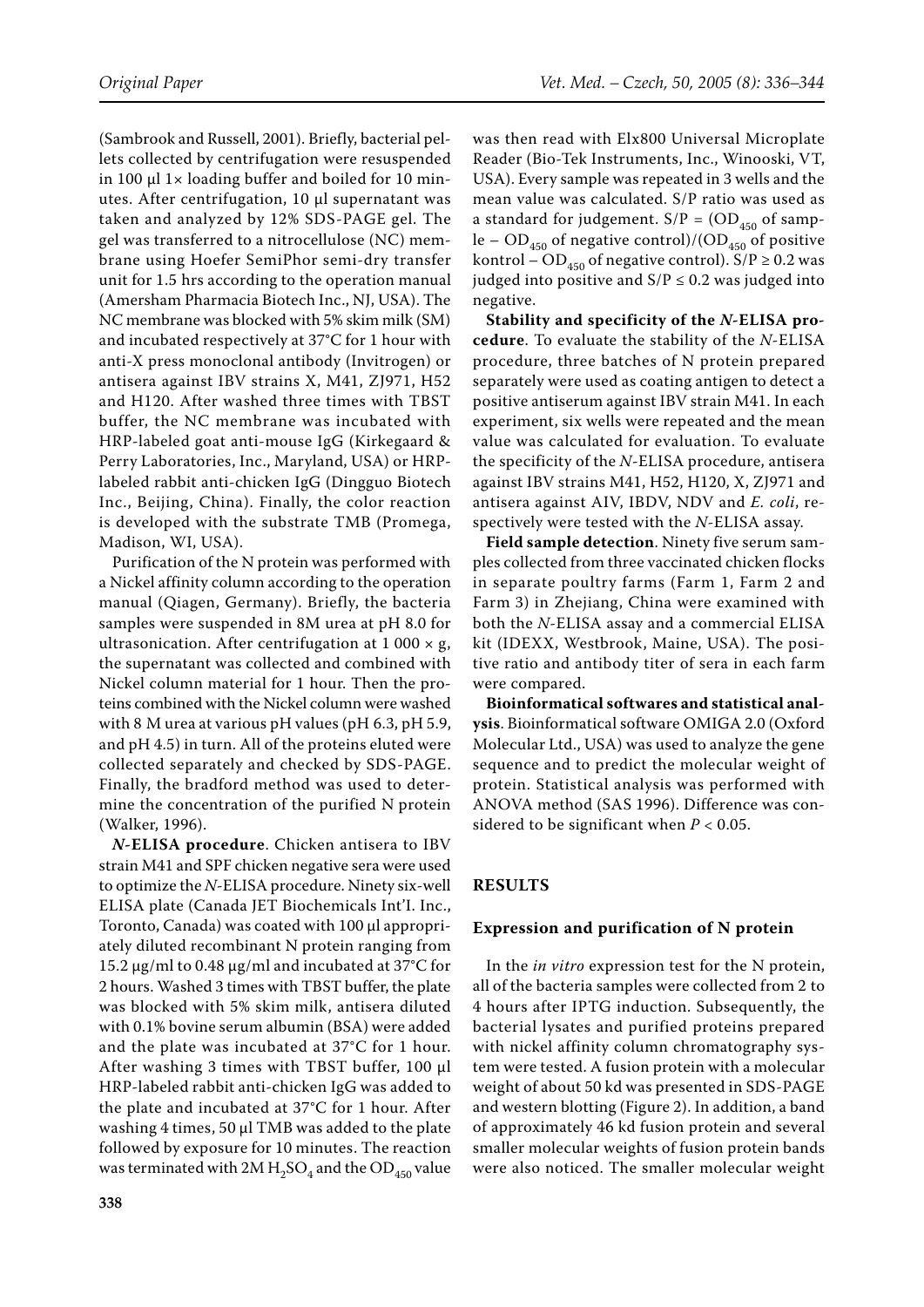

Figure 2. Expression and purification of N protein. (**a**) SDS-PAGE Identification of the N protein. Lane M – molecular weight markers; lane 1 – negative control *E. coli* LMG194 strain which was transformed with pBAD/his B vector; lane 2 – recombinant *E. coli* LMG194 strain presented the N protein with a molecular weight of about 50 kd; lane 3 and lane 4 – the purified N protein. (**b**) Western blotting identification of the N protein, epitope or polyvalent antisera against IBVs: Lane 5 – the mAb against X press did not react with negative control *E. coli* LMG194 strain; lane 6 – the N protein reacted with mAb to X press; lane 7 to lane 11 – the N protein recognised respectively by antisera against IBV strains M41, H52, H120, ZJ971 and X; lane 12 – SPF chicken negative serum did not react with recombinant *E. coli* LMG194 strain

protein could also react with the monoclonal antibody against X press epitope or antisera against IBV strains X, M41, H52, H120, and ZJ971 (Figure 2), indicating that they were all degraded segments of the original N protein. To make sure whether decreasing culture temperature after IPTG induction could prevent the presumed degradation of N protein, attempts were made to culture the bacteria at 25°C and 30°C instead of 37°C for 4–8 hours. However, SDS-PAGE and western blot analysises presented similar results as those in Figure 2.

The most efficient N protein expression was observed four hours after induction and the proportion of the expressed N protein in total bacterial proteins was about 20%. This indicated that the N protein of IBV was readily expressed in the pBAD/ his B system. Both denatured and native methods were used to try to purify the N protein with a nickel column as described in the manufacture's protocol. Similar purity of the N protein was observed in both methods, but the yields of the eluted soluble N protein were about 18.24 mg/l bacterial culture in the denatured method and 12.37 mg/l bacterial culture in the native method respectively, as accessed by the Bradford method.

#### **Optimization of** *N***-ELISA procedure**

Recombinant N protein was immobilized onto ELISA plates in serial two-fold dilutions from 15.2 µg/ml to 0.48 µg/ml and chicken antisera against IBV strain M41 or negative control chicken serum was also diluted in serial two-fold dilutions from 1 : 50 to 1 : 400 for optimization. It was found that the highest P/N value was obtained when the N protein was diluted to 1.9 µg/ml, and chicken anit-IBV positive (strain M41) and negative sera were diluted to 1/100, respectively (Figure 3).

To determine the optimal conjugate dilution in the *N*-ELISA, after the concentration of the N protein, chicken anti-IBV positive and negative sera were fixed onto the ELISA plate, the different concentrations of HRP-labeled rabbit anti-chicken IgG were added onto the ELISA plate at the dilutions of 1 : 400, 1 : 600, 1 : 800, 1 : 1 000 and 1 : 1 200. Data shown in Figure 4a indicates that 1 : 800 was the most appropriate dilution of the HRP-labeled rabbit anti-chicken IgG.

To test the optimal coating buffer, NaOH (pH13), 0.05M Bicarbonate/Carbonate buffer(pH 9.6), 0.1M Tris-HCl (pH 8.5), PBS (pH 7.4) and HCl (pH 4.6)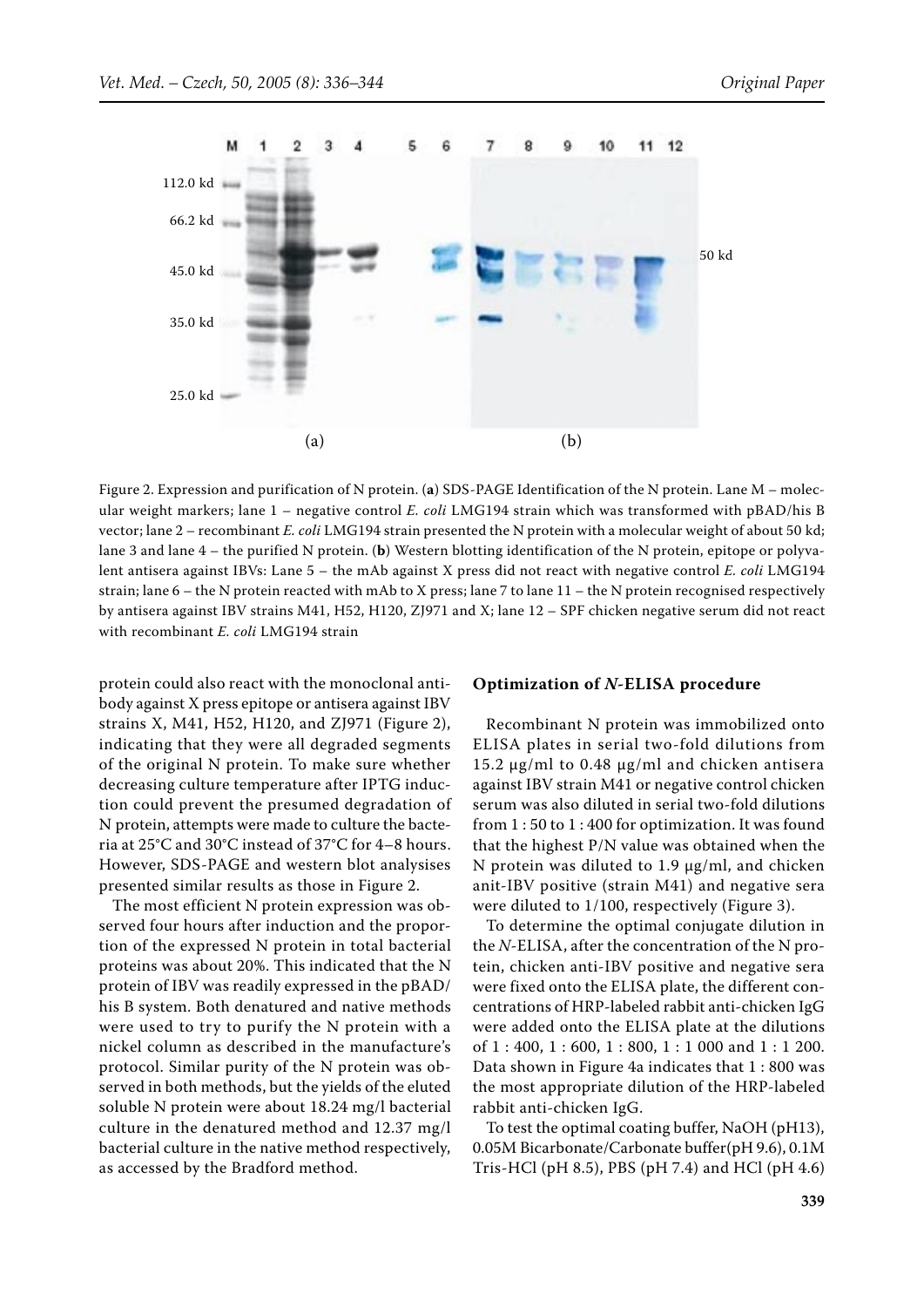

Figure 3. Optimization of the N protein and sera dilutions. The N protein was diluted from 15.2  $\mu$ g/ml to 0.48  $\mu$ g/ml while antisera were diluted to  $1: 50, 1: 100, 1: 200$  and  $1: 400$ . The optimal dilutions of the N protein and sera were respectively 1.9 µg/ml and 1/100

was screened, it was shown that 0.1M Tris-HCl (pH 8.5) was the best coating buffer for immobilization of the N protein (Figure 4b). In the experiment of blocking buffer selection, six candidate blocking buffers (1% BSA, 0.5% BSA, 0.25% BSA, 10% skim milk, 5% skim milk and 2.5% skim milk) were compared, it was found that 1% BSA was the optimal blocking buffer for the *N*-ELISA (Figure 4c). Finally, after the ELISA plates was exposed for from 5 to 20 minutes in TMB solution, the result shown in Figure 4d indicated that the appropriate time of color development is 10 minutes with TMB solution in the *N*-ELISA procedure.

# **Specificity and stability of the** *N***-ELISA assay**

The S/P ratio ( $\bar{x}$  ± SD) for IBV strains M41, X, ZJ971, H52, H120 was respectively 0.690 ± 0.023,  $1.069 \pm 0.021, 0.787 \pm 0.024, 0.718 \pm 0.026,$  and 0.646  $\pm$  0.034 whereas the S/P ratio ( $\bar{x}$   $\pm$  SD) for AIV(H9), IBDV, NDV, and *E. coli* (O78) was respectively  $0.175 \pm 0.011$ ,  $0.150 \pm 0.026$ ,  $0.161 \pm 0.019$ , and  $0.148 \pm 0.027$ . The results above indicated that the *N*-ELISA assay was specific and appropriate for detection of antibodies against the different IBV strains.

To determine the stability of the *N*-ELISA assay, three batches of recombinant IBV-N protein prepared separately were used as coating antigen and antiserum against IBV strain M41 was used a reference positive serum, the result showed that the S/P ratio ( $\bar{x}$  ± SD) was 0.862 ± 0.008, 0.867 ± 0.046 and  $0.866 \pm 0.054$  respectively, indicating that the difference between the three groups was not significant (*P* > 0.05) and the *N*-ELISA assay was stable.

# **Field samples detection**

Ninety-five field serum samples were tested with both the *N*-ELISA assay and a commercial ELISA kit (IDEXX). The IDEXX kit could detect antibodies against various structural proteins of IBV while the *N*-ELISA detected only specific an-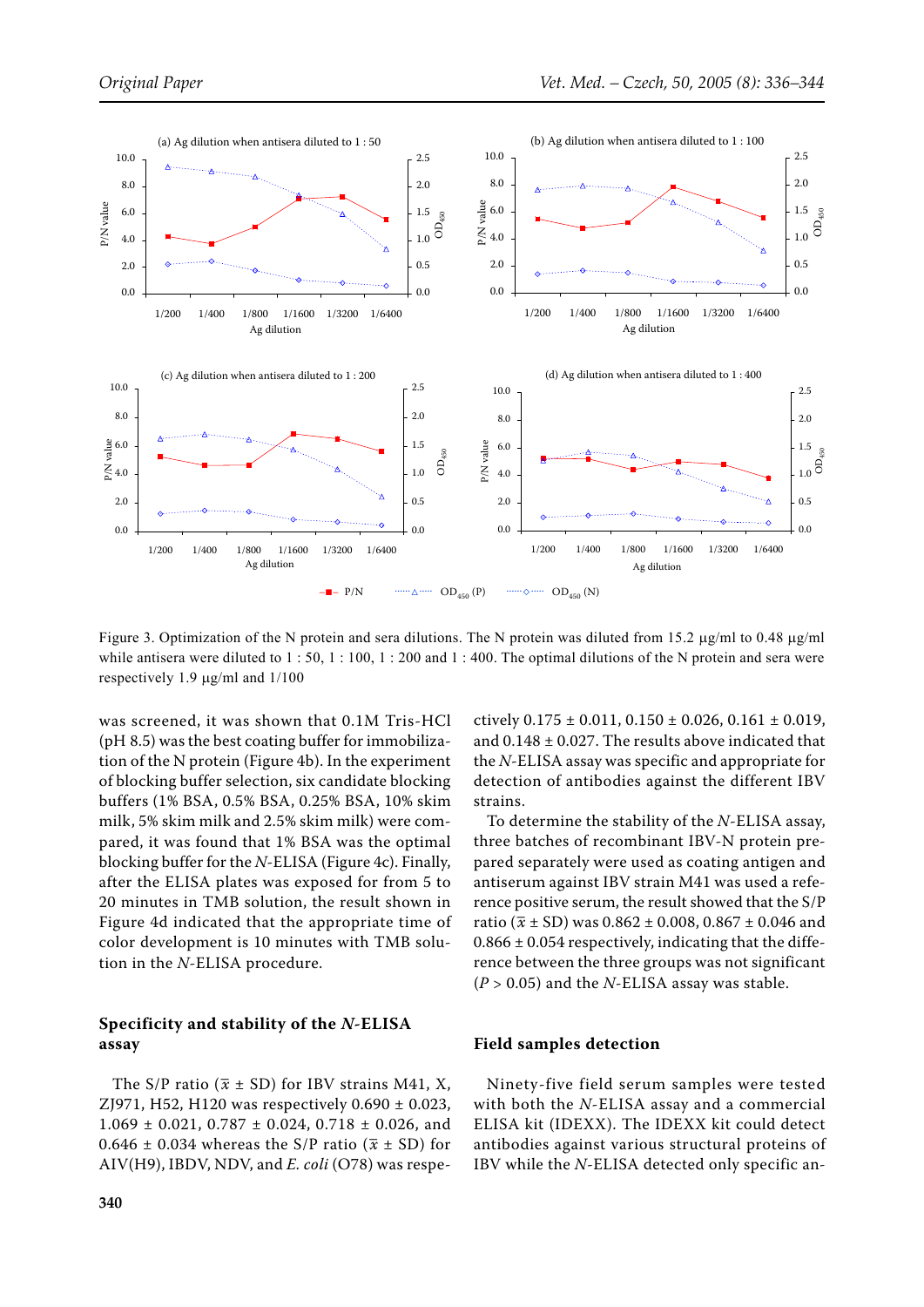

Figure 4. Optimization of HRP conjugates dilution, coating buffer, blocking buffer, and exposure time. (a) Optimization of dilution of conjugates (HRP labeled rabbit anti-chicken IgG). (b) Optimization of coating buffers: NaOH (pH13), 0.05M Bicarbonate/Carbonate buffer (CBS, pH 9.6), 0.1M Tris-HCl buffer (pH 8.5), Phosphate buffer saline (PBS, pH 7.4) and HCl (pH 4.6). (c) Optimization of blocking buffer: BSA, SM. (d) Optimization of exposure time

tibodies against N protein of IBV. The two methods showed a similar curve of antibody titers (Figure 5). The total number of positive samples detected by the *N*-ELISA assay using N protein and the commercial ELISA kit was 95% (90/95) and 99% (94/95), respectively. The *N*-ELISA assay shared 95.7% identity with the commercial ELISA assay in the total positive for antibodies to IBV. The results indicated that the antibody titers against N protein are closely correlated with those against full virions, and the *N*-ELISA assay was appropriate for evaluation of the immune status of chickens vaccinated against IB or exposed to IB virus. In addition, both of the ELISA assays showed that the antibody titer in Farm 3 is much lower than those in Farm 1 and Farm 2.

## **DISCUSSION**

The N protein of IBV strains Gray, Beaudette and M41 has already been expressed in *E. coli*, insect cells or saccharomyces cerevisiae (Ndifuna et al., 1998; Chen et al., 2003; Gibertoni et al., 2005). It was found that the recombinant N protein was appropriate for immunoassay and N protein expressed in *E. coli* showed better immunogenicity than that expressed in insect cells (Chen et al., 2003). Previous studies concentrated on classical IBV strains which were isolated many years ago. IBV is highly variable and the epidemic nephropathogenic IBV strains in China currently shared low identity with classical strains (Zhou et al., 2003b, 2004b). In the present study, the nucleocapsid protein gene of IBV strain X isolated in China was successfully expressed in *E. coli* at a high level in the vector pBAD/his B. Meanwhile, by western blot analysis, we also demonstrated that the different molecular weight of the fusion N protein of IBV existed in the bacterial lysates, i.e., 50 kdD, 46 kd as well as several smaller polypeptides, indicating that the expressed N protein was degraded in host *E. coli*. Also, in western blot analysis, the degraded segments of the fusion N protein could be recognised with mouse anti-Xpress mAb, showing that the N terminus of the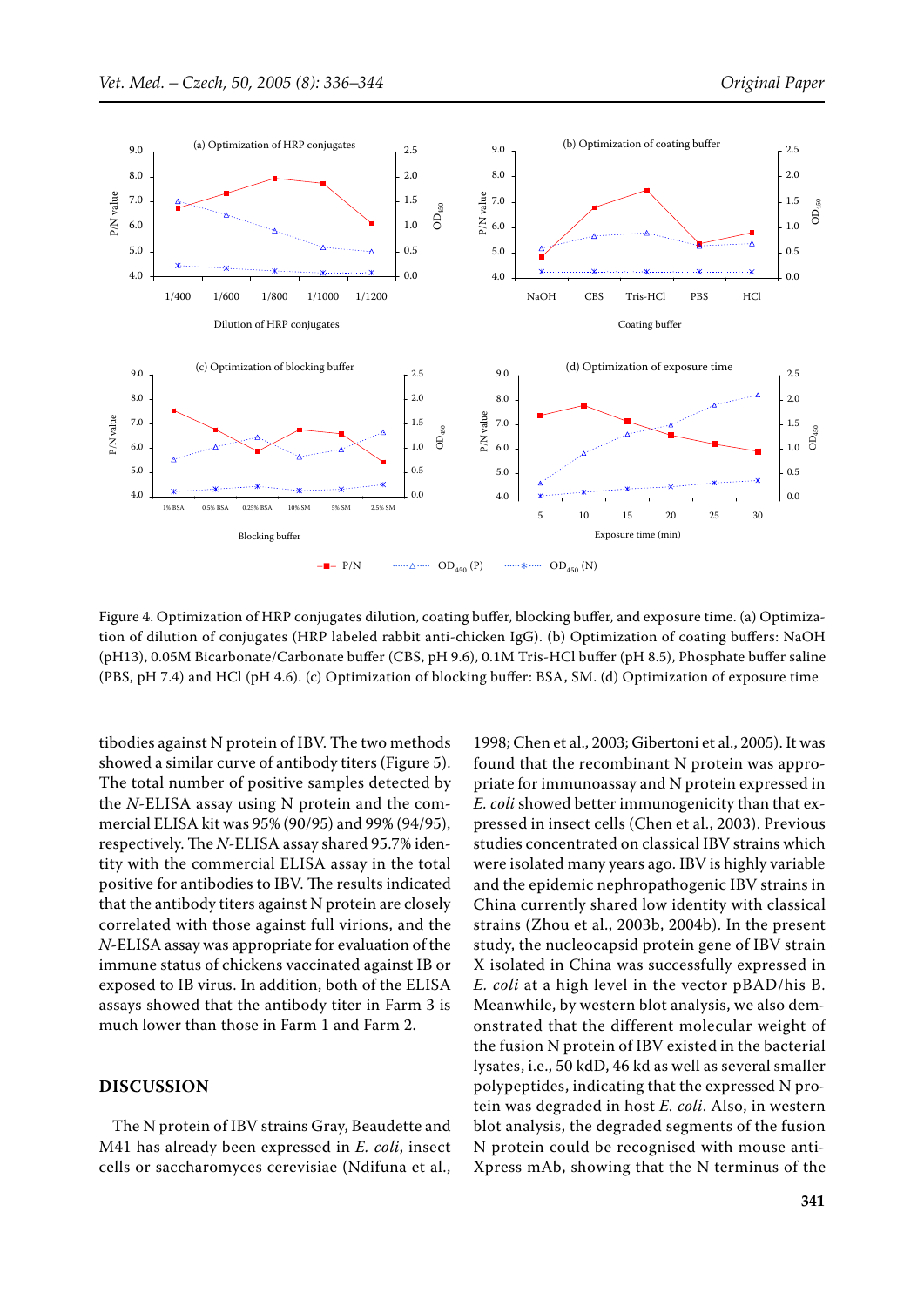

Figure 5. Antibody titer curve of field samples produced with both the ELISA assay using N protein (*N*-ELISA) and a commercial kit (IDEXX kit). Chickens in Farm 1 and Farm 2 were 140-day-old and 110-day-old white Leghorn chickens, respectively. Chickens in Farm 3 were 120-day-old Sanhuang chickens (a Chinese local breed). All of the chickens in the three farms were vaccinated with commercial vaccines (H120 and H52)

N protein was untouched, and that the N protein was readily disrupted near the C terminus where there might be protease recognizing sites. In this experiment, to prevent the degradation of the expressed N protein of IBV, the bacteria were cultured at 25°C and 30°C after induction. However, our attempts were unsuccessful, presuming that the degradation of the expressed products may be digested by the proteolytic in host bacteria.

Purification of the N protein is one of the critical steps for *N*-ELISA assay in the present study because the N protein of IBV was produced in *E. coli*. Poor purity would severely interfere with the immunoreaction since chicken flocks usually possess antibody against *E. coli.* Nickel column could specially combine with 6His tag at the N terminus of N protein for purification. The N protein could be purified with both native and denaturing protocols.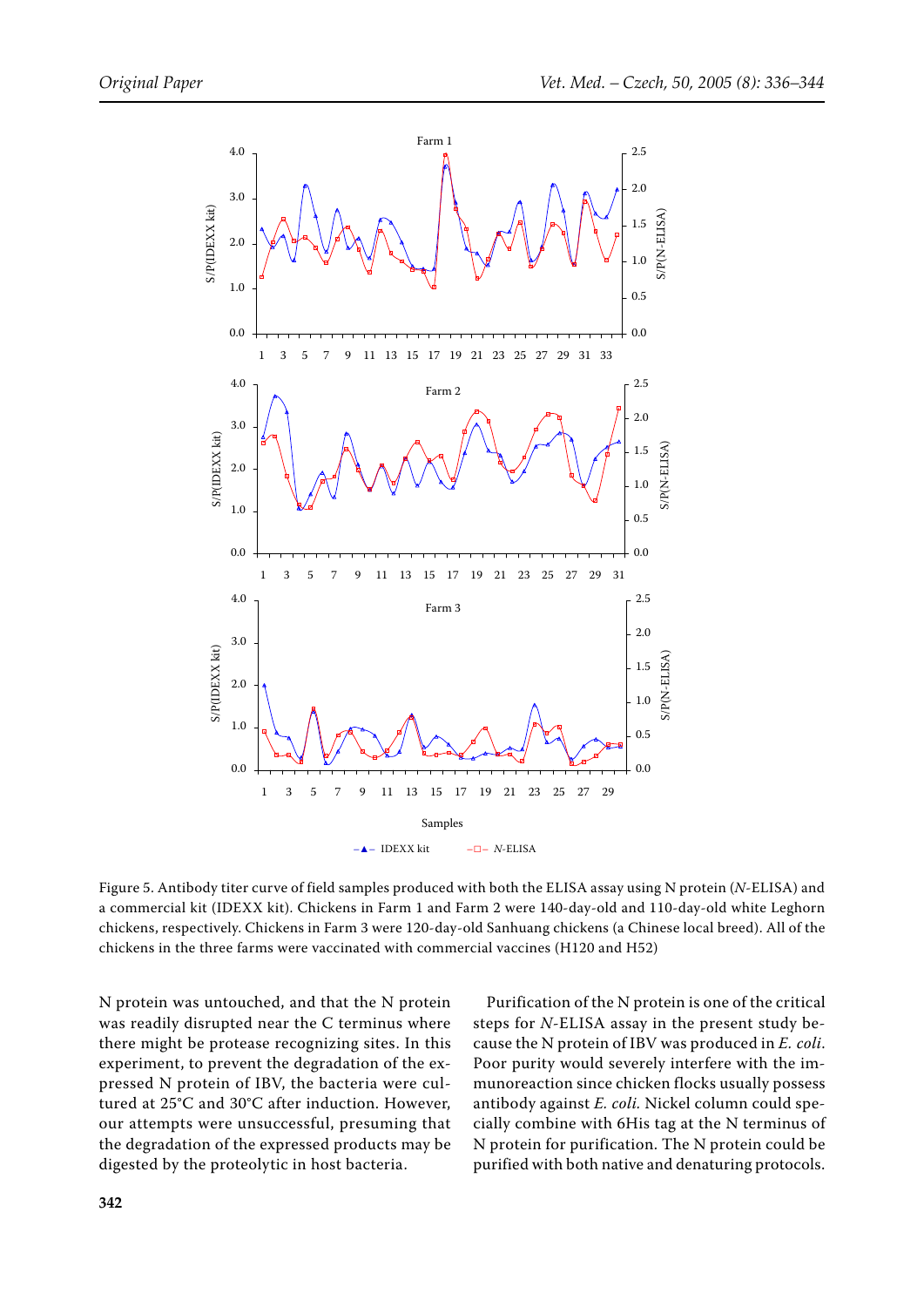It was found that more N protein was produced with denatured protocol and the denatured N protein remained immunogenic. It might be that in the denatured protocol bacteria were lysed thoroughly and more proteins was released. When the N protein was denatured lots of inner epitopes was able to be exposed, which might contribute to the immunoreaction of N protein with antibodies. To evaluate the purity of N protein, western blotting was performed with antisera against *E. coli* and IBV. Shorter polypeptides were shown to be not protein of *E. coli* but partial segment of N protein this way.

The protocol for the *N*-ELISA was optimized in the present study because many factors might affect the results of the ELISA (Figure 4). As to the coating of N protein, the use of Tris-HCl at pH 8.5 conferred the most efficient coating condition despite the fact that bicarbonate/carbonate buffer at pH 9.6 (Figure 4b) is used widely in previous reports. As to the standard for judgment in ELISA, the standard usually is absorbency value, S/N ratio (absorbency value of sample/absorbency value of negative sample) or S/P ratio (absorbency value of sample/absorbency value of positive sample). In our experiment, S/P ratio was chosen because it was more stable than other standards. In fact, S/P ratio has also been chosen as standard in many previous reports (Wang et al., 2002; Chen et al., 2003) as well as in a commercial ELISA kit (IDEXX, Westbrook, Maine, USA).

The *N*-ELISA established in the present study showed that the N protein of IBV strain X was only able to react specifically with the antisera against various IBV (strains M41, H52, H120, X and ZJ971) while not with antisera against AIV, IBDV, NDV and *E. coli*. Subsequently, in a correlation experiment, the *N*-ELISA assay indicated 95.7% identity to the commercial ELISA assay in the total number positive for antibodies to IBV (Figure 5), demonstrating that the *N*-ELISA may be used as a potential technique for evaluation of the immune status of chickens vaccinated against IB or exposed to IB virus.

## **REFERENCES**

Albassam M.A., Winterfield R.W., Thacker H.L. (1986): Comparison of the nephropathogenicity of four strains of infectious bronchitis virus. Avian Diseases, 30, 468–476.

- Cavanagh D. (1983): Coronavirus IBV: further evidence that the surface projections are associated with two glycopolypeptides. The Journal of General Virology, 64, 1787–1791.
- Chen H., Coote B., Attree S., Hiscox J.A. (2003): Evaluation of a nucleoprotein-based enzyme-linked immunosorbent assay for the detection of antibodies against infectious bronchitis virus. Avian Pathology, 32, 519– 526.
- Collisson E.W., Williams A., Parr R., Wang L. (1992): An overview of the molecular biology of infectious bronchitis virus. Poultry Science Review, 4, 41–55.
- Fulton R.M., Reed W.M., Thacker H.L. (1993): Cellular response of the respiratory tract of chickens to infection with Massachusetts 41 and Australian T infectious bronchitis viruses. Avian Diseases, 37, 951–960.
- Gibertoni A.M., Montassier M. de F., Sena J.A., Givisiez P.E., Furuyama C.R, Montassier H.J. (2005): Development and application of a Saccharomyces cerevisiaeexpressed nucleocapsid protein-based enzyme-linked immunosorbent assay for detection of antibodies against infectious bronchitis virus. Journal of Clinical Microbiology, 43, 1982–1984.
- Kapczynski D.R., Hilt D.A., Shapiro D., Sellers H.S., Jackwood M.W. (2003): Protection of chickens from infectious bronchitis by *in ovo* and intramuscular vaccination with a DNA vaccine expressing the S1 glycoprotein. Avian Diseases, 47, 272–285.
- Li H., Yang H.C. (2001): Sequence analysis of nephropathogenic infectious bronchitis virus strains of the Massachusetts genotype in Beijing. Avian Pathology, 30, 535–541.
- Ndifuna A., Waters A.K., Zhou M., Collisson E.W. (1998): Recombinant nucleocapsid protein is potentially an inexpensive, effective serodiagnostic reagent for infectious bronchitis virus. Journal of Virology Methods, 70, 37–44.
- Parsons D., Ellis M.M., Cavanagh D., Cook J.K.A. (1992): Characterization of an infectious bronchitis virus isolated from IB-vaccinated broiler breeder flocks. The Veterinary Record, 131, 408–411.
- Sambrook J., Russell D.W. (2001): Molecular Cloning: A Laboratory Manual. Cold Spring Harbor Laboratory Press, New York. A8.40–A8.54.
- Schalk A.F., Hawn M.C. (1931): An apparently new respiratory disease of baby chicks. Journal of American Veterinary Medicine Association, 78, 413–422.
- Seo S.H., Wang L., Smith R., Collisson E.W. (1997): The carboxyl-terminal 120-residue polypeptide of infectious bronchitis virus nucleocapsid induces cytotoxic T lymphocytes and protects chickens from acute infection. Journal of Virology, 71, 7889–7894.